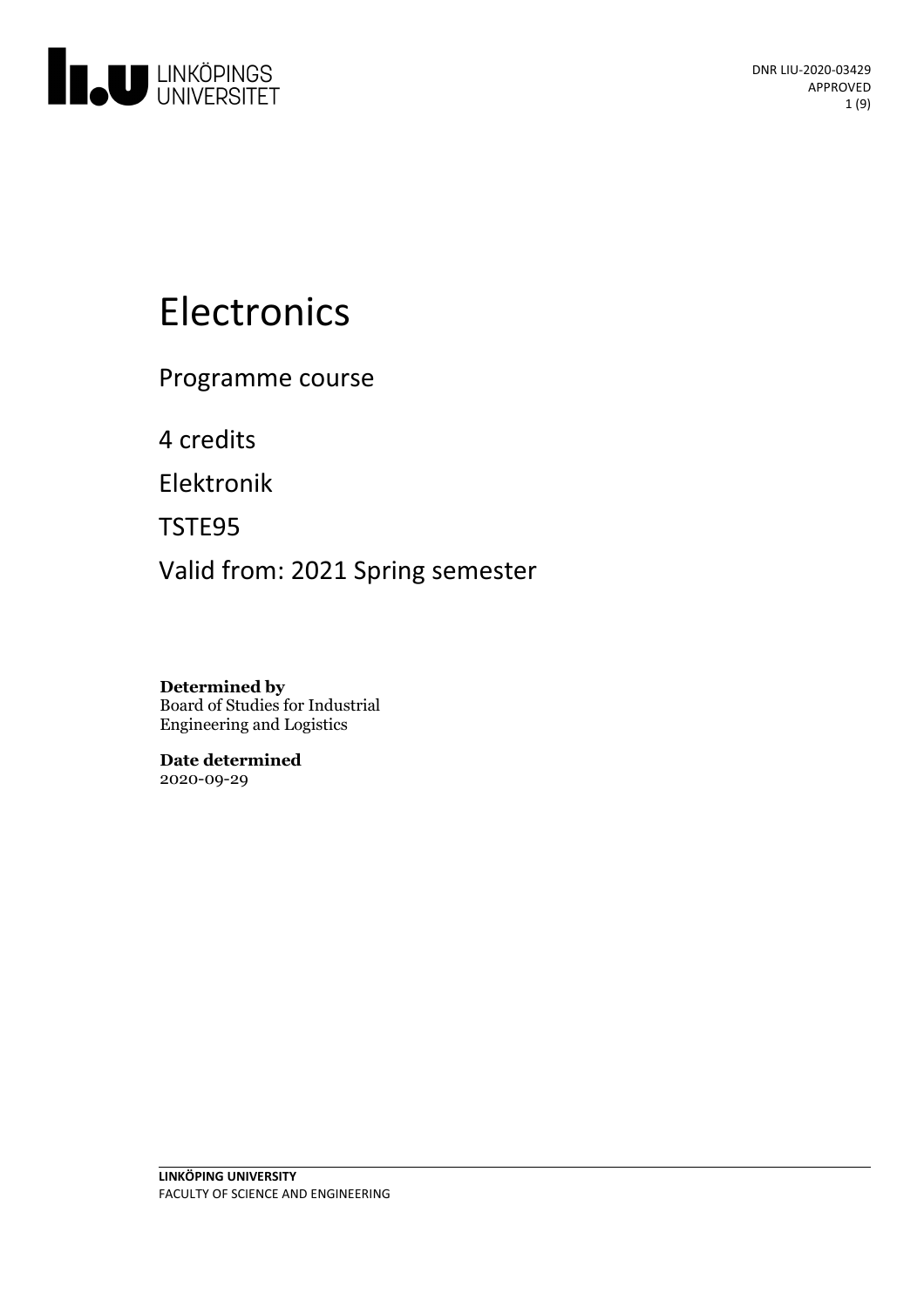# Main field of study

Electrical Engineering

# Course level

First cycle

## Advancement level

 $G_1X$ 

# Course offered for

- Master of Science in Industrial Engineering and Management International
- Master of Science in Industrial Engineering and Management

# **Prerequisites**

Basic mathematics as algebra, calculations with complex numbers, and equation solving. Basic knowledge in programming in Python

# Intended learning outcomes<br>The aim of the course is:

• to provide a theoretical base for analysis and synthesis of passive and active analog circuits

• to provide knowledge and skills in analysis of analog circuits

• to provide skills in basic electronics design

- $\bullet$  compute current, voltage and power in general dc- and accircuits with structured methods
	-

• determine small signal input and output resistance and voltage gain for a given amplifier

• determine voltage gain for circuits with operational amplifiers

- use computer tools to analyse analog circuits
- verify that a design reach the requirements
- fullfil a simple design task from specification to design in

hardware

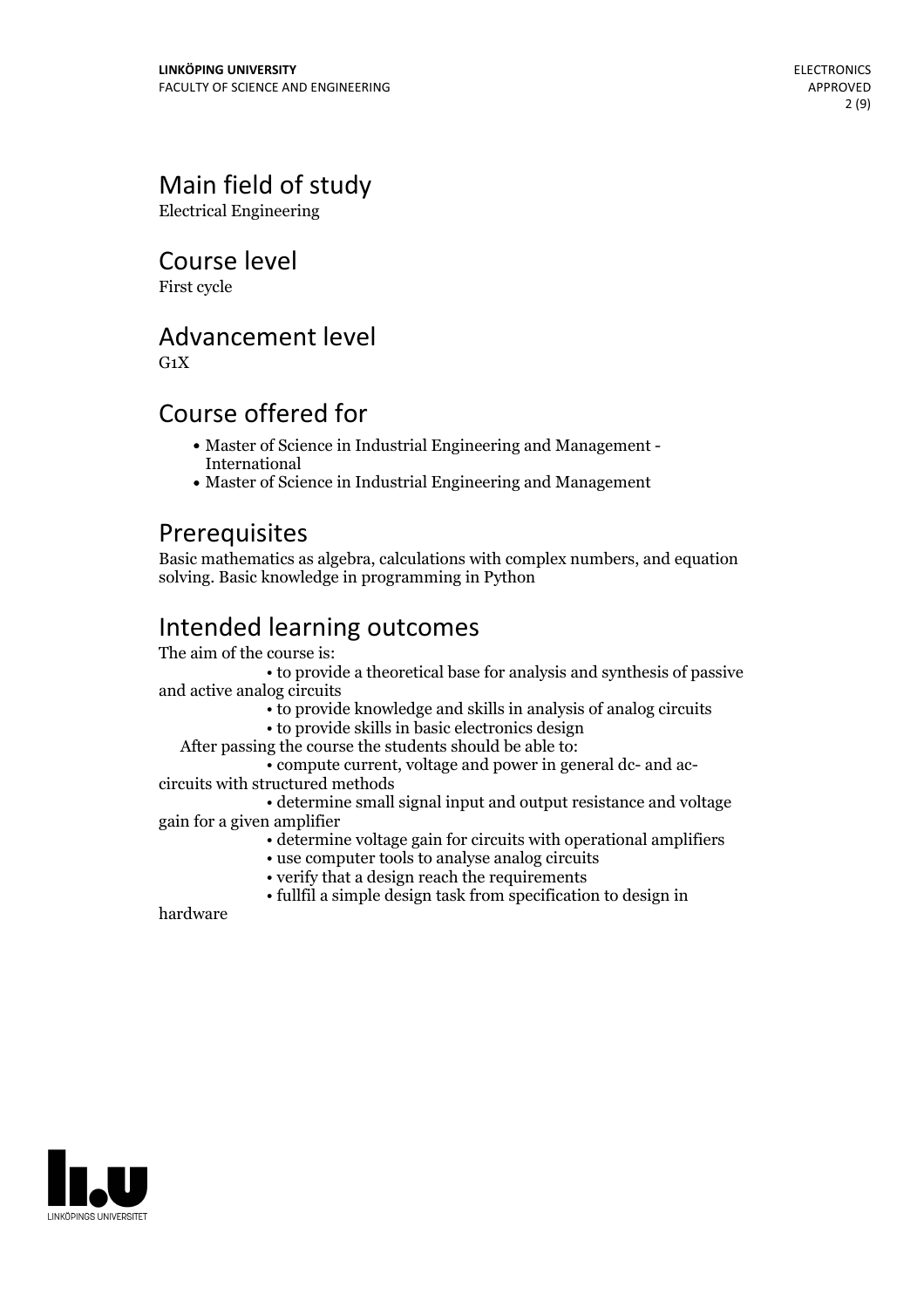## Course content

Components and their models: Resistors, capacitors, inductors, diodes, and transistors. Voltage and current sources. DC theory: Ohm's law. Kirchhoff's laws. Series- and parallell circuits. Voltage and current divider circuits. Nodal analysis.<br>Superposition. Thévenin and Norton's theorems. Sinusoidal steady-state analysis: Phasors, impedance and admittance. Power. Resonance circuits. Maximum power. Introduction to filters. Use of transistors for switching and amplifying. Amplifiers: Quiescent point analysis and signal analysis for common amplifier stages. Operational amplifiers.

# Teaching and working methods

The course consists of lectures, lessons and laboratory works. A design problem should be solved and validated in the lab. The course runs over the entire spring semester.

# Examination

| LAB <sub>1</sub> | Laboratory works | 1.5 credits | U, G       |
|------------------|------------------|-------------|------------|
| UPG1             | Lab examination  | 2.5 credits | U, 3, 4, 5 |

# Grades

Four-grade scale, LiU, U, 3, 4, 5

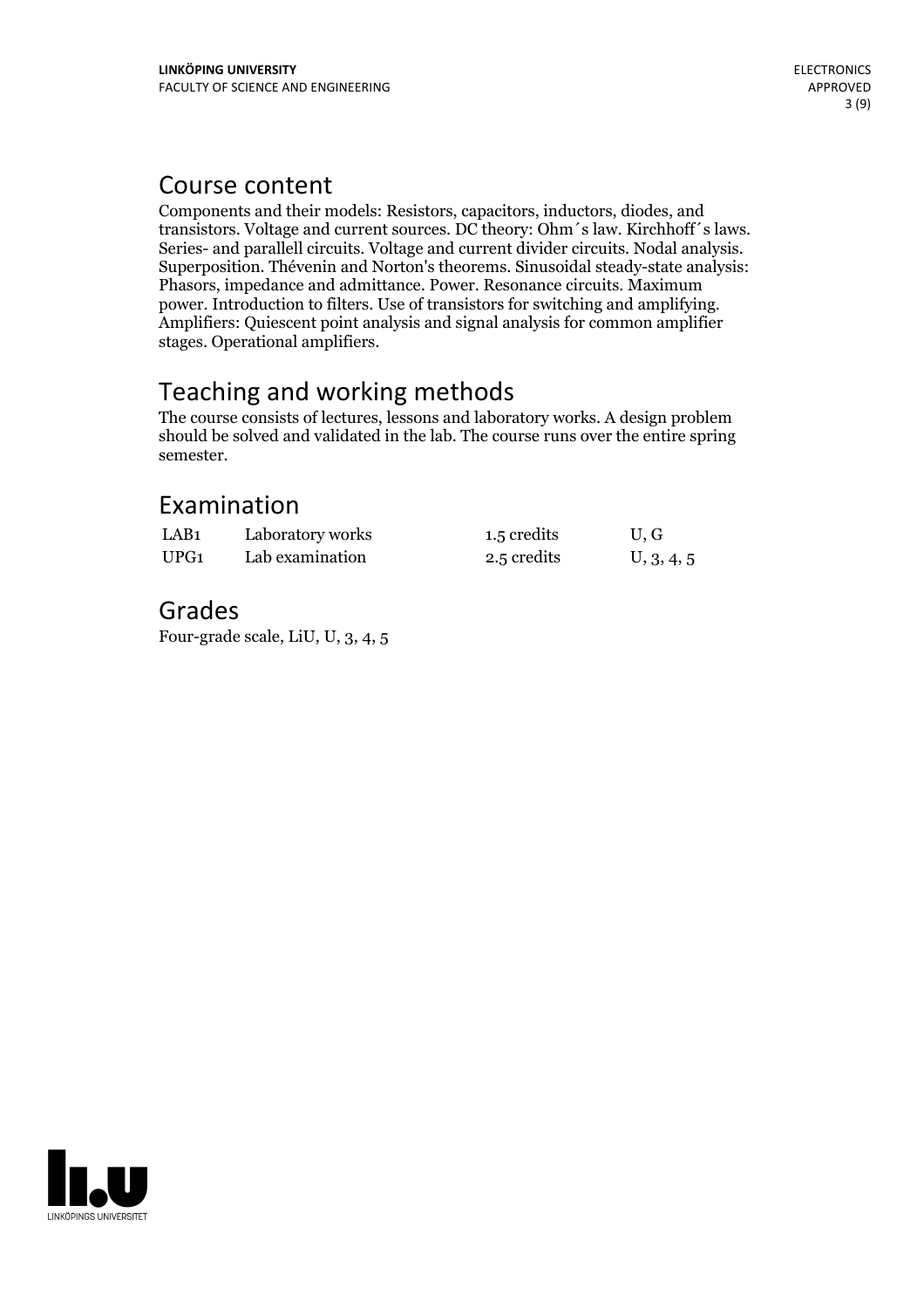# Other information

Supplementary courses: Analog konstruktion, Signaler och system, Analoga och tidsdiskreta integrerade kretsar

## **About teaching and examination language**

The teaching language is presented in the Overview tab for each course. The examination language relates to the teaching language as follows:

- If teaching language is Swedish, the course as a whole or in large parts, is taught in Swedish. Please note that although teaching language is Swedish, parts of the course could be given in English. Examination language is
- Swedish.<br>• If teaching language is Swedish/English, the course as a whole will be taught in English if students without prior knowledge of the Swedish language participate. Examination language is Swedish or English
- $\bullet$  If teaching language is English, the course as a whole is taught in English. Examination language is English.

## **Other**

The course is conducted in a manner where both men's and women's

The planning and implementation of a course should correspond to the course syllabus. The course evaluation should therefore be conducted with the course syllabus as a starting point.

# Department

Institutionen för systemteknik

## Director of Studies or equivalent

Mikael Olofsson

## Examiner

Jacob Wikner

## Education components

Preliminary scheduled hours: 58 h Recommended self-study hours: 49 h

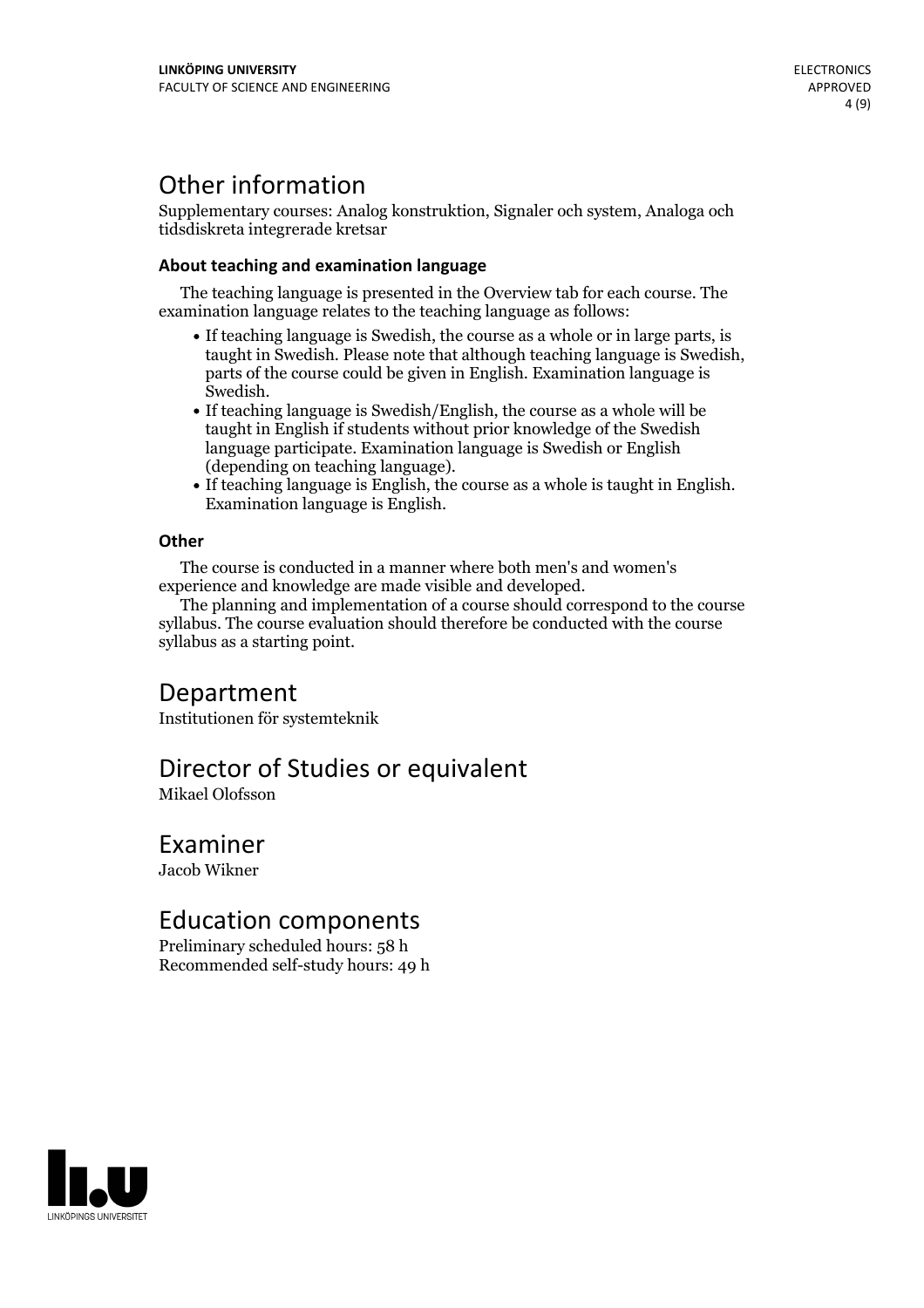# **Common rules**

## **Course syllabus**

A syllabus must be established for each course. The syllabus specifies the aim and contents of the course, and the prior knowledge that a student must have in order to be able to benefit from the course.

## **Timetabling**

Courses are timetabled after a decision has been made for this course concerning its assignment to a timetable module.

## **Interrupting a course**

The vice-chancellor's decision concerning regulations for registration, deregistration and reporting results (Dnr LiU-2015-01241) states that interruptions in study are to be recorded in Ladok. Thus, all students who do not participate in a course for which they have registered must record the interruption, such that the registration on the course can be removed. Deregistration from <sup>a</sup> course is carried outusing <sup>a</sup> web-based form: https://www.lith.liu.se/for-studenter/kurskomplettering?l=en.

## **Cancelled courses**

Courses with few participants (fewer than 10) may be cancelled or organised in a manner that differs from that stated in the course syllabus. The Dean is to deliberate and decide whether a course is to be cancelled or changed from the course syllabus.

## **Guidelines relatingto examinations and examiners**

For details, see Guidelines for education and examination for first-cycle and second-cycle education at Linköping University, Dnr LiU-2019-00920 (http://styrdokument.liu.se/Regelsamling/VisaBeslut/917592).

An examiner must be employed as a teacher at LiU according to the LiU Regulations for Appointments, Dnr LiU-2017-03931 (https://styrdokument.liu.se/Regelsamling/VisaBeslut/622784). For courses in second-cycle, the following teachers can be appointed as examiner: Professor (including Adjunct and Visiting Professor), Associate Professor (including Adjunct), Senior Lecturer (including Adjunct and Visiting Senior Lecturer), Research Fellow, or Postdoc. For courses in first-cycle, Assistant Lecturer (including Adjunct and Visiting Assistant Lecturer) can also be appointed as examiner in addition to those listed for second-cycle courses. In exceptional cases, a Part-time Lecturer can also be appointed as an examiner at both first- and second cycle, see Delegation of authority for the Board of Faculty of Science and Engineering.

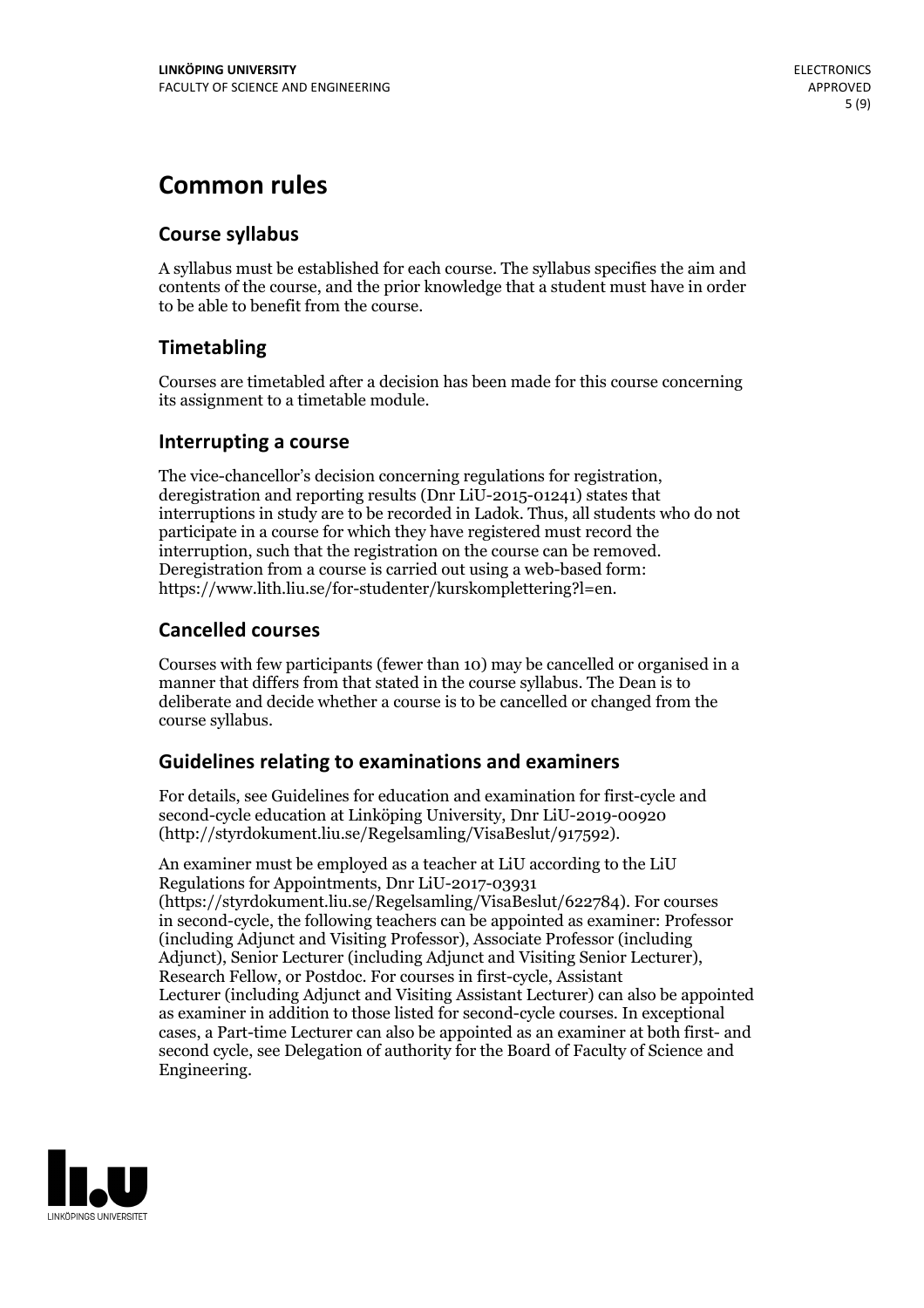## **Forms of examination**

#### **Principles for examination**

Written and oral examinations and digital and computer-based examinations are held at least three times a year: once immediately after the end of the course, once in August, and once (usually) in one of the re-examination periods. Examinations held at other times are to follow a decision of the board of studies.

Principles for examination scheduling for courses that follow the study periods:

- courses given in VT1 are examined for the first time in March, with re-examination in June and August
- courses given in VT2 are examined for the first time in May, with re-examination in August and October
- courses given in HT1 are examined for the first time in October, with re-examination in January and August
- courses given in HT2 are examined for the first time in January, with re-examination in March and in August.

The examination schedule is based on the structure of timetable modules, but there may be deviations from this, mainly in the case of courses that are studied and examined for several programmes and in lower grades (i.e. 1 and 2).

Examinations for courses that the board of studies has decided are to be held in alternate years are held three times during the school year in which the course is given according to the principles stated above.

Examinations for courses that are cancelled orrescheduled such that they are not given in one or several years are held three times during the year that immediately follows the course, with examination scheduling that corresponds to the scheduling that was in force before the course was cancelled or rescheduled.

When a course is given for the last time, the regular examination and two re-<br>examinations will be offered. Thereafter, examinations are phased out by offering three examinations during the following academic year at the same times as the examinations in any substitute course. If there is no substitute course, three examinations will be offered during re-examination periods during the following academic year. Other examination times are decided by the board of studies. In all cases above, the examination is also offered one more time during the academic year after the following, unless the board of studies decides otherwise.

If a course is given during several periods of the year (for programmes, or on different occasions for different programmes) the board or boards of studies determine together the scheduling and frequency of re-examination occasions.

### **Retakes of other forms of examination**

Regulations concerning retakes of other forms of examination than written examinations and digital and computer-based examinations are given in the LiU guidelines for examinations and examiners, http://styrdokument.liu.se/Regelsamling/VisaBeslut/917592.

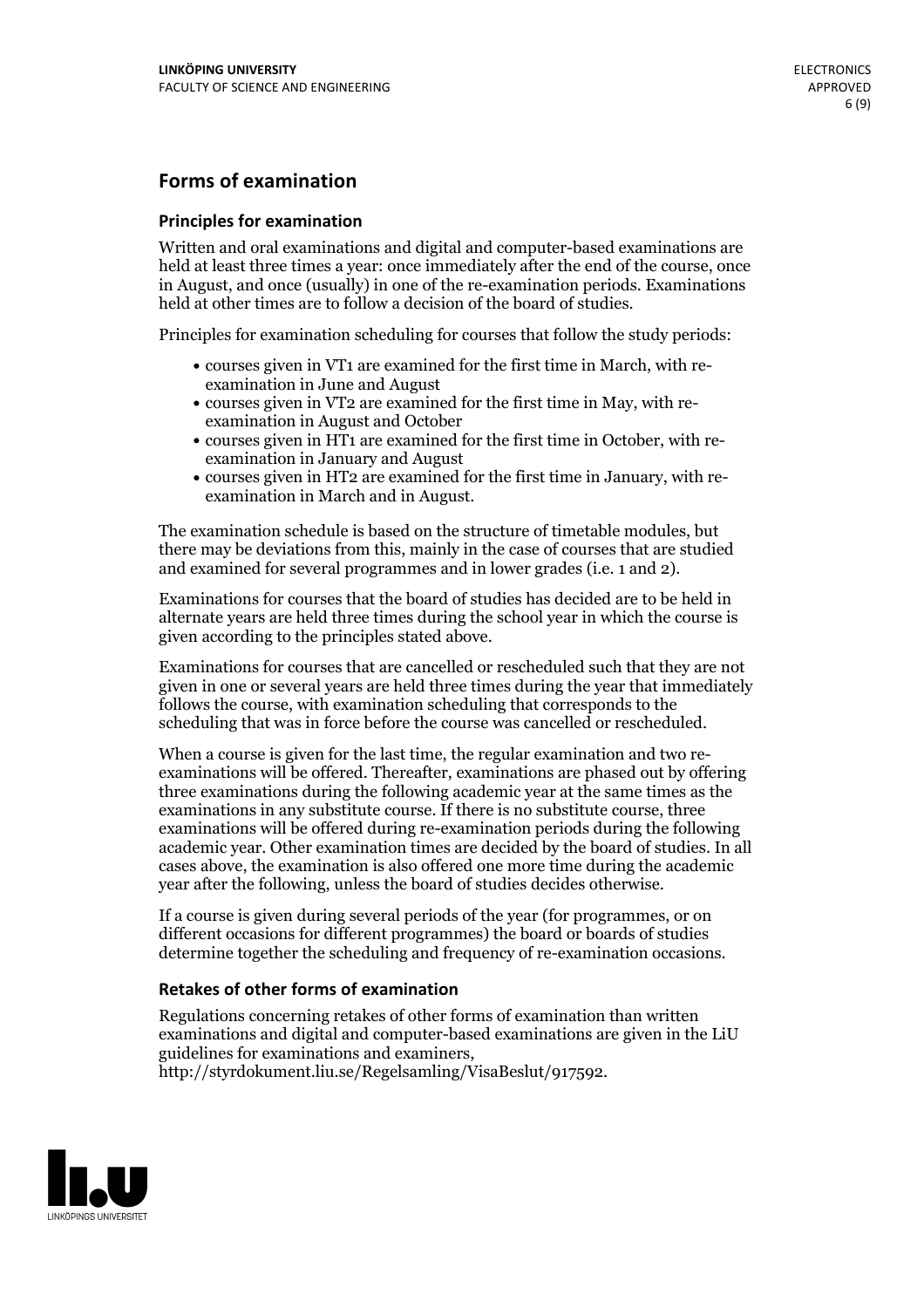### **Registration for examination**

Until January 31 2021, the following applies according to previous guidelines: In order to take an written, digital or computer-based examination student must register in advance at the Student Portal during the registration period, which Candidates are informed of the location of the examination by email, four days in advance. Students who have not registered for an examination run the risk of being refused admittance to the examination, if space is not available.

From February 1 2021, new guidelines applies for registration for written, digital or computer-based examination, Dnr LiU-2020-02033 (https://styrdokument.liu.se/Regelsamling/VisaBeslut/622682).

Symbols used in the examination registration system:

\*\* denotes that the examination is being given for the penultimate time.

\* denotes that the examination is being given for the last time.

#### **Code of conduct for students during examinations**

Details are given in a decision in the university's rule book: http://styrdokument.liu.se/Regelsamling/VisaBeslut/622682.

### **Retakes for higher grade**

Students at the Institute of Technology at LiU have the right to retake written examinations and digital and computer-based examinations in an attempt to achieve a higher grade. This is valid for all examination components with code "TEN", "DIT" and "DAT". The same right may not be exercised for other examination components, unless otherwise specified in the course syllabus.

A retake is not possible on courses that are included in an issued degree diploma.

#### **Grades**

The grades that are preferably to be used are Fail (U), Pass (3), Pass not without distinction  $(4)$  and Pass with distinction  $(5)$ .

- Grades U, 3, 4, 5 are to be awarded for courses that have written or digital examinations.<br>• Grades Fail (U) and Pass (G) may be awarded for courses with a large
- degree of practical components such as laboratory work, project work and
- $\bullet$  Grades Fail (U) and Pass (G) are to be used for degree projects and other independent work.

#### **Examination components**

The following examination components and associated module codes are used at the Faculty of Science and Engineering:

Grades U, 3, 4, 5 are to be awarded for written examinations (TEN) and

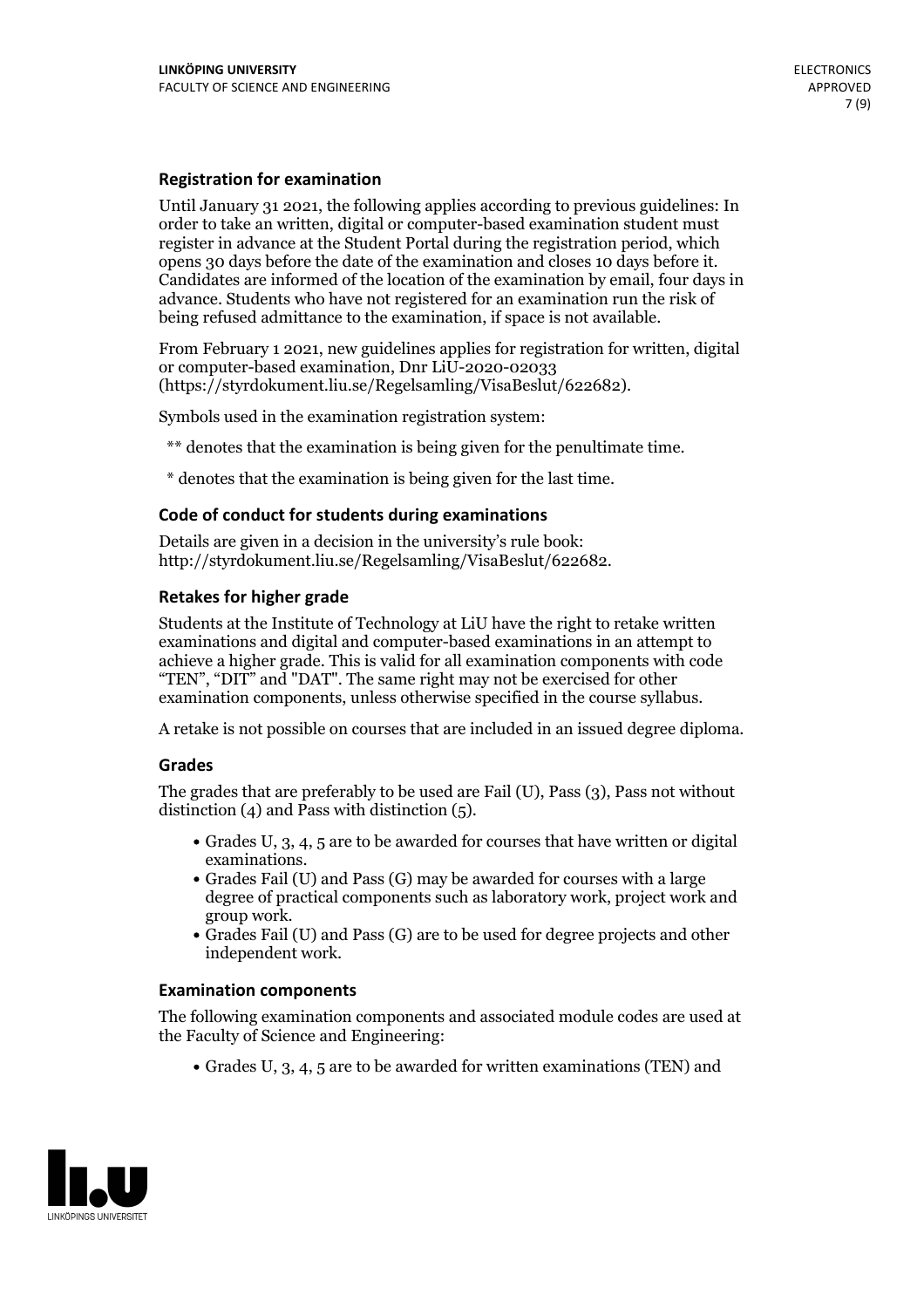- digital examinations (DIT).<br>• Examination components for which the grades Fail (U) and Pass (G) may be awarded are laboratory work (LAB), project work (PRA), preparatory written examination (KTR), digital preparatory written examination (DIK), oral examination (MUN), computer-based examination (DAT), home
- assignment (HEM), and assignment (UPG).<br>• Students receive grades either Fail (U) or Pass (G) for other examination components in which the examination criteria are satisfied principally through active attendance such as tutorial group (BAS) or examination item
- (MOM).<br>• Grades Fail (U) and Pass (G) are to be used for the examination components Opposition (OPPO) and Attendance at thesis presentation (AUSK) (i.e. part of the degree project).

In general, the following applies:

- 
- Mandatory course components must be scored and given <sup>a</sup> module code. Examination components that are not scored, cannot be mandatory. Hence, it is voluntary to participate in these examinations, and the voluntariness must be clearly stated. Additionally, if there are any associated conditions to the examination component, these must be clearly stated as well.<br>• For courses with more than one examination component with grades
- U,3,4,5, it shall be clearly stated how the final grade is weighted.

For mandatory components, the following applies: If special circumstances prevail, and if it is possible with consideration of the nature ofthe compulsory component, the examiner may decide to replace the compulsory component with another equivalent component. (In accordance with the LiU Guidelines for education and examination for first-cycle and second-cycle education at Linköping University, http://styrdokument.liu.se/Regelsamling/VisaBeslut/917592).

For written examinations, the following applies: If the LiU coordinator for students with disabilities has granted a student the right to an adapted examination for a written examination in an examination hall, the student has the right to it. If the coordinator has instead recommended for the student an adapted examination or alternative form of examination, the examiner may grant this if the examiner assesses that it is possible, based on consideration of the course objectives. (In accordance with the LiU Guidelines for education and examination for first-cycle and second-cycle education at Linköping University, http://styrdokument.liu.se/Regelsamling/VisaBeslut/917592).

#### **Reporting of examination results**

The examination results for a student are reported at the relevant department.

#### **Plagiarism**

For examinations that involve the writing of reports, in cases in which it can be assumed that the student has had access to other sources (such as during project work, writing essays, etc.), the material submitted must be prepared in accordance